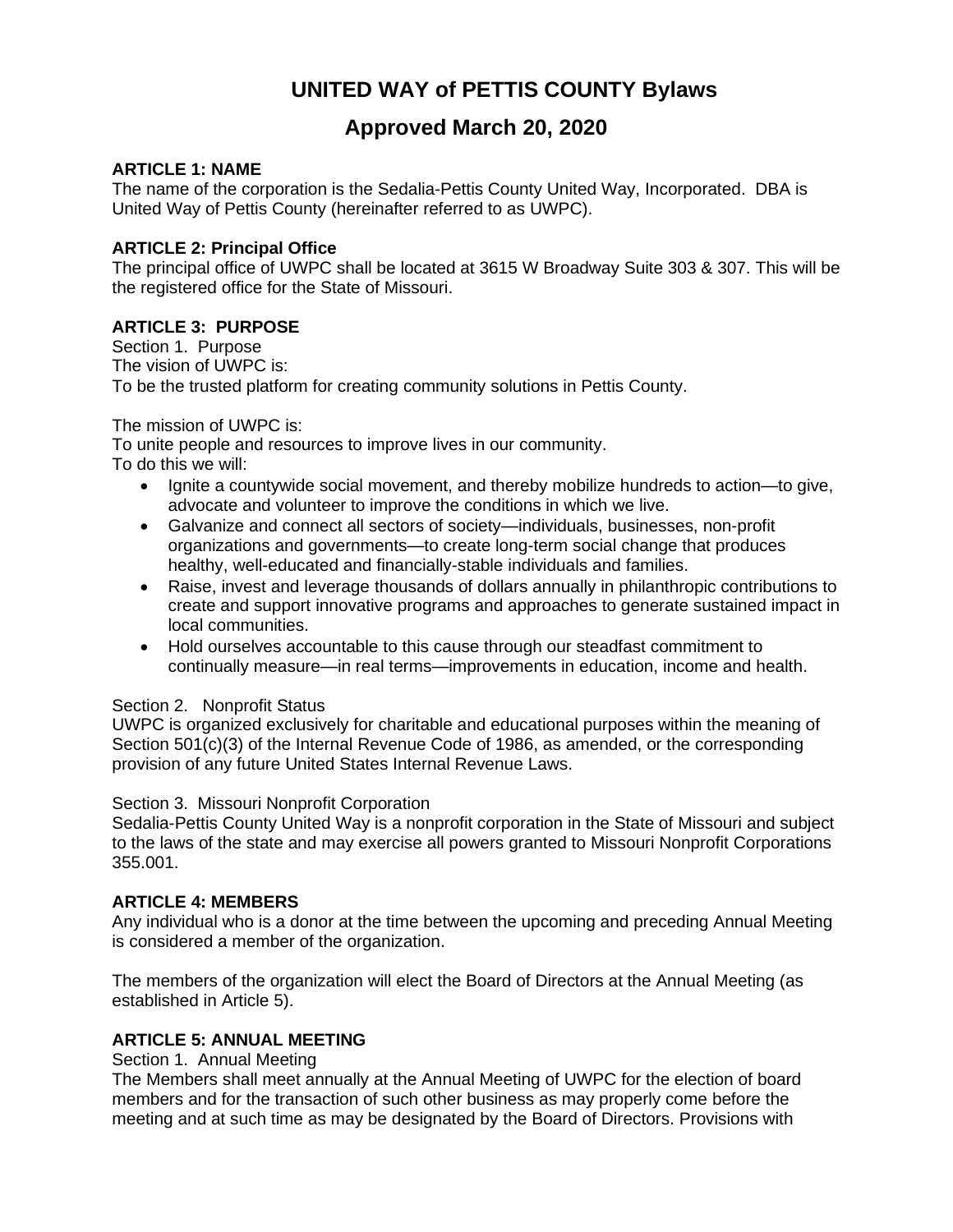

respect to notice, quorum, and inspections of elections shall comply with the laws of the Missouri.

## Section 2. Quorum

The presence in person and/or electronic of fifty-percent-plus-one Member of the Board shall constitute a quorum at all meetings or for the transaction of other business except as otherwise provided by law. Members present at the Annual Meeting will constitute a quorum for the election of the Board.

## Section 3. Minutes

Minutes of the annual meeting will be taken, reviewed, and approved by the members. Minutes of the annual meeting will be made available for public inspection.

# **ARTICLE 6: BOARD OF DIRECTORS**

## Section 1. Powers and Duties

The business and affairs of UWPC shall be under the supervision of a board of directors. The Board of Directors ("The Board") shall have the control and management of the affairs and property of UWPC. The Board shall be responsible for strategic leadership, resource and relationship management, reputation building, stewardship of UWPC assets, performance management and measurement, and oversight of public policy agenda and advocacy. The Board may delegate certain of their duties to the officers and committees of UWPC. In addition to the powers expressly conferred upon them by these Bylaws, the Board may exercise such powers and do such lawful acts and things as are not otherwise limited by these bylaws.

Section 2. Number, Term of Office, and Election.

- a) The Board shall consist of at no more than 16-18 persons broadly representative of Pettis County, and consistent with the diversity statement in Article 9, Section 1.
- b) Board members are elected for three years terms. Members of the Board shall be elected by the Members of the organization in accordance with Article 4. Terms start on [March 1st] and conclude on February 28<sup>th</sup>.
- c) Any board member who serves three consecutive three year terms shall be ineligible for reelection as a trustee until a minimum of one year has elapsed after expiration of the third term. Notwithstanding the foregoing limitation on Board terms, any board member who has served three] consecutive three-year terms may be reelected to fill a position as an officer of the Organization. If the term of a trustee who is a President or Presidentelect of the Board shall expire, he or she shall be eligible for reelection as trustee as long as they may hold the office of President or President-elect. A Director elected to an incomplete term may complete that term and remain eligible for three additional, consecutive terms.
- d) Any member of the Board of Directors who doesn't participate in at least half of the Board activities, as defined by the UW Calendar, throughout the year will be considered a resignation, unless the Board for good cause waives this provision. Employees of a member agency may not be members of the Board of Directors of UWPC.
- e) To qualify as a voting member for annual grant designations, a board member must attend 1/3 of the grant review meetings. Opportunities include the review of grant financials documents, review of the project documents and grant review sessions with the grantee. (I believe should be included in the bylaws)

## Section 3. Removal of a Board member

A member of the Board may be removed from the Board with or without cause by a vote of twothirds (2/3rds) of the Board at a meeting at which quorum is present or, if such action is taken by written consent of the Board in lieu of a meeting as permitted by Section 7(d) hereof, then by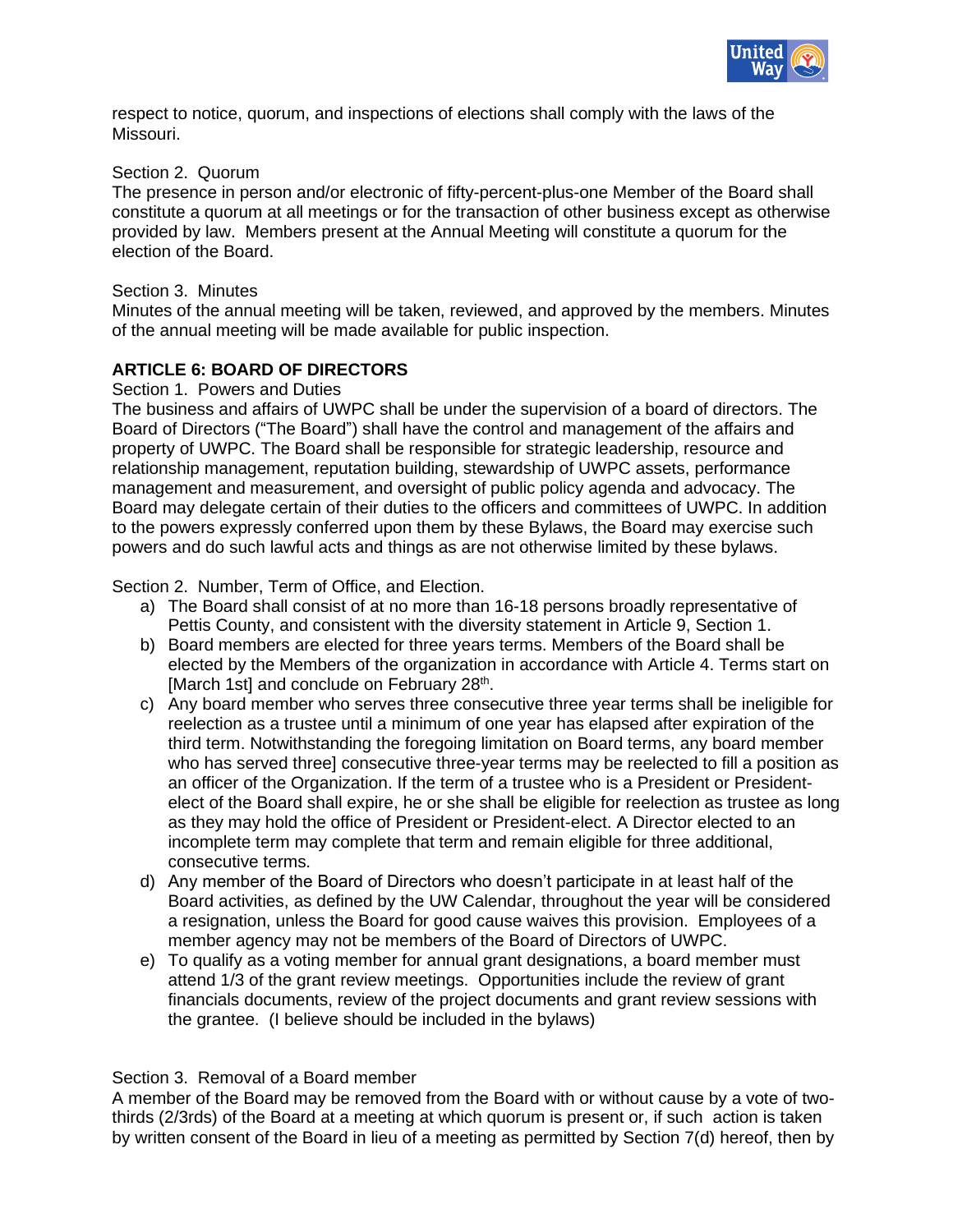

a consent in writing signed by two-thirds (2/3rds) of the Board members then in office and in good standing, not including the Board member who is the subject of such removal.

## Section 4. Resignation

A member of the Board may resign at any time by giving written notice of to the Board. Unless otherwise specified in such written notice, the resignation shall take effect upon receipt thereof by the Board President.

## Section 5. Vacancies

All vacancies in the Board may be filled by the remaining board members according to the process in Article 6, Section 2.

## Section 6. Compensation and Reimbursement

Board members shall be volunteers and shall not receive any compensation for their services.

## Section 7. Meetings.

- a) Regular Meetings. The Board shall hold a minimum of four (4) regular meetings each quarter each year at such place or places as may be determined from time to time or as may be set forth in the notice of meeting, which notice shall be given not less than seven (7) days prior to the time of the meeting.
- b) Special Meetings. Special meetings of the Board may be called by the President or any President-elect of the Board on forty-eight (48) hours' notice to each board member personally, by any acceptable method; special meetings shall be called by the President, any President-elect or the Secretary of the Board in like manner on the written request of one-third of the trustees in office. The written request must specify the basis for the meeting. Upon receipt of the call for a special meeting, the Board of Directors shall fix the date, time, and place for the meeting, which shall be held within fifteen (15) days after the receipt of the call for the meeting, and with five (5) days' notice of the meeting provided to the board members.

Quorum and Voting. At all meetings of the Board, the presence of fifty-percent-plus-one of the currently elected board shall constitute a quorum for the transaction of business, and any act of a majority of those in attendance at a meeting at which there is a quorum shall be adopted. Any business may be transacted by the Board at any meeting at which a quorum is present, although held without notice, upon waiver signed by every member of the Board.

- c) Action Without Meeting. Any action required or permitted to be taken at a meeting of the Board of Directors may be taken without a meeting via mail, or electronic ballot, provided 100 percent of directors' consent to the action being taken by ballot. The deliberation period for all Board action undertaken without meeting is no less than one week from the date of transmission. The person charged with transmitting the ballot may be required to provide an affidavit stating that all voting members were issued the notice and ballot. The results of such action without meeting will be filed with the minutes of proceedings of the Board. Such consent shall have the same force and effect as a unanimous vote provided 100 percent of all directors' consent to the action.
- d) Members participating by telephone conference. Participation in any meeting of the Board or a committee of the Board by means of conference telephone or any means of communication by which all persons participating in the meeting are able to hear one another shall constitute presence in person at the meeting.

# **ARTICLE 7: OFFICERS OF THE ORGANIZATION**

Section 1. Number, Qualification, Election and Term of Office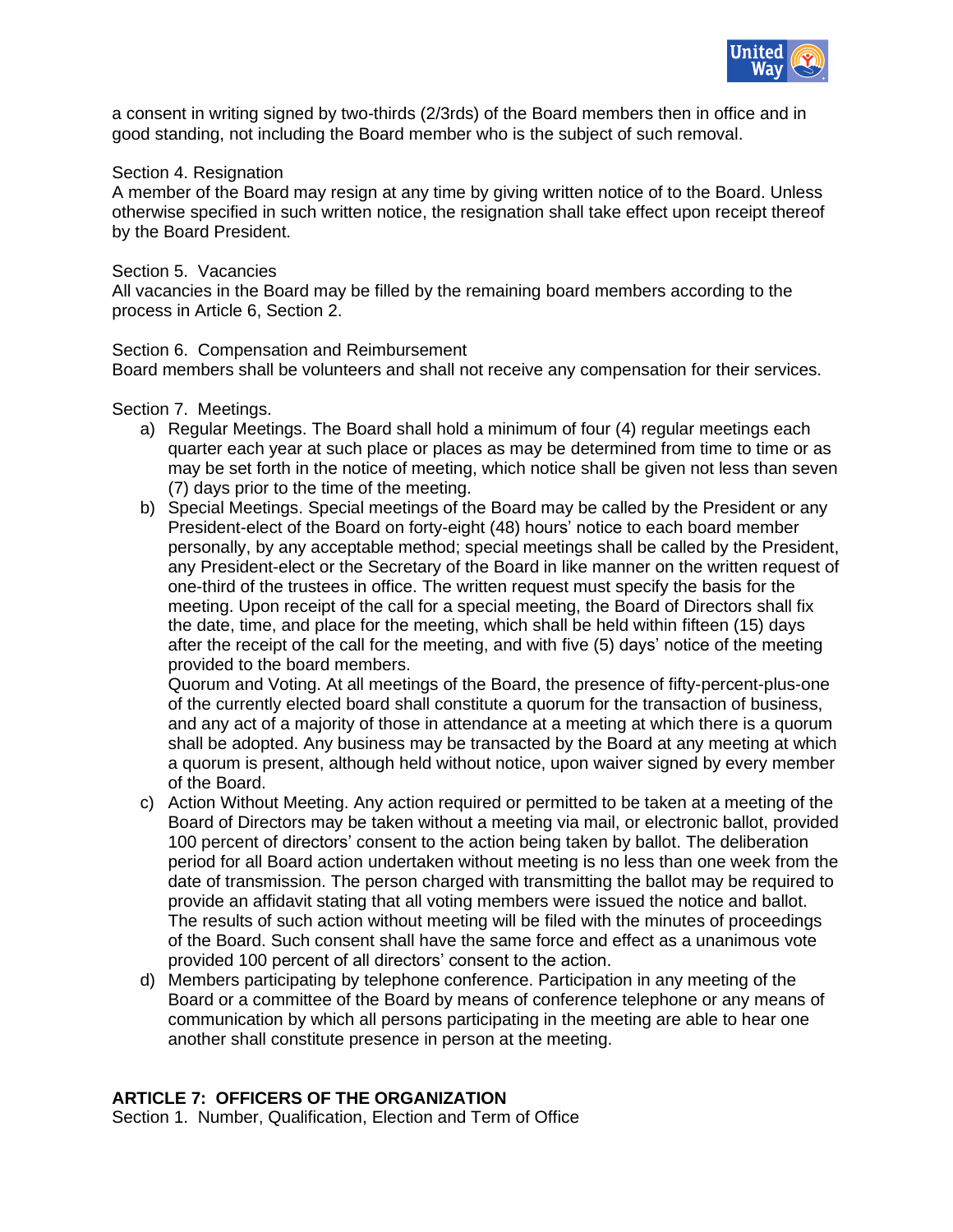

The officers of UWPC who shall be elected by the Board shall consist of a Board President; a Board Vice President; a Secretary of the Board; and Treasurer of the Board, all of whom shall be elected members of the Board.

- a) Term. All officers shall hold office for two years or until their successor is duly elected and qualified. If a President of the Board shall have served two consecutive terms, they shall be ineligible for reelection as President until a year has elapsed after the expiration of the second of such terms.
- b) Election. The officers of UWPC shall be elected by the members at the Annual Meeting.

## Section 2. Resignation

Any officer may resign at any time by giving written notice of to the Board. Unless otherwise specified in such written notice, the resignation shall take effect upon receipt thereof by the Board President.

## Section 3. Removal

Any officer, employee, or agent appointed by the Board may be removed from office, either with or without cause by a majority vote of the Board.

## Section 4. Vacancies

The board may fill any officer vacancy according to Section 1 in this Article.

## Section 5. President of the Board

The President of the Board shall convene and preside at meetings of the Board, shall perform such duties as may be assigned from time to time by the Board, and shall perform the duties usually delegated upon a presiding officer. The President is an ex-officio member of all committees of the Board.

# Section 6. Vice President of the Board

The Vice President shall perform such duties as the Board may assign and may assist the Board President as requested. The Vice President shall preside at meetings in the absence of the President. [

## Section 7. Secretary of the Board

The Secretary of the Board shall have functions and powers that follow which may be delegated to UWPC staff with oversight.

- a) Act as clerk of each meeting of the Board and all Annual and special meetings of the Board. The Secretary shall record all the proceedings and votes of such meetings and create a permanent record;
- b) Cause all notices to be duly given in accordance with the provisions of these Bylaws and as required by statute and, if required by resolution at any annual or special meeting;
- c) Be custodian of the records and of the seal of UWPC and cause such seal to be affixed to all instruments, the execution of which on behalf of UWPC under its seal shall have been duly authorized in accordance with these Bylaws;
- d) See that the minutes, reports, statements, policies, and all other documents and records of UWPC required by statute are properly kept and filed;
- e) Perform all duties incident to the office of Secretary and such other duties as are given by these Bylaws or as from time to time may be assigned by the Board.

Section 8. Treasurer of the Board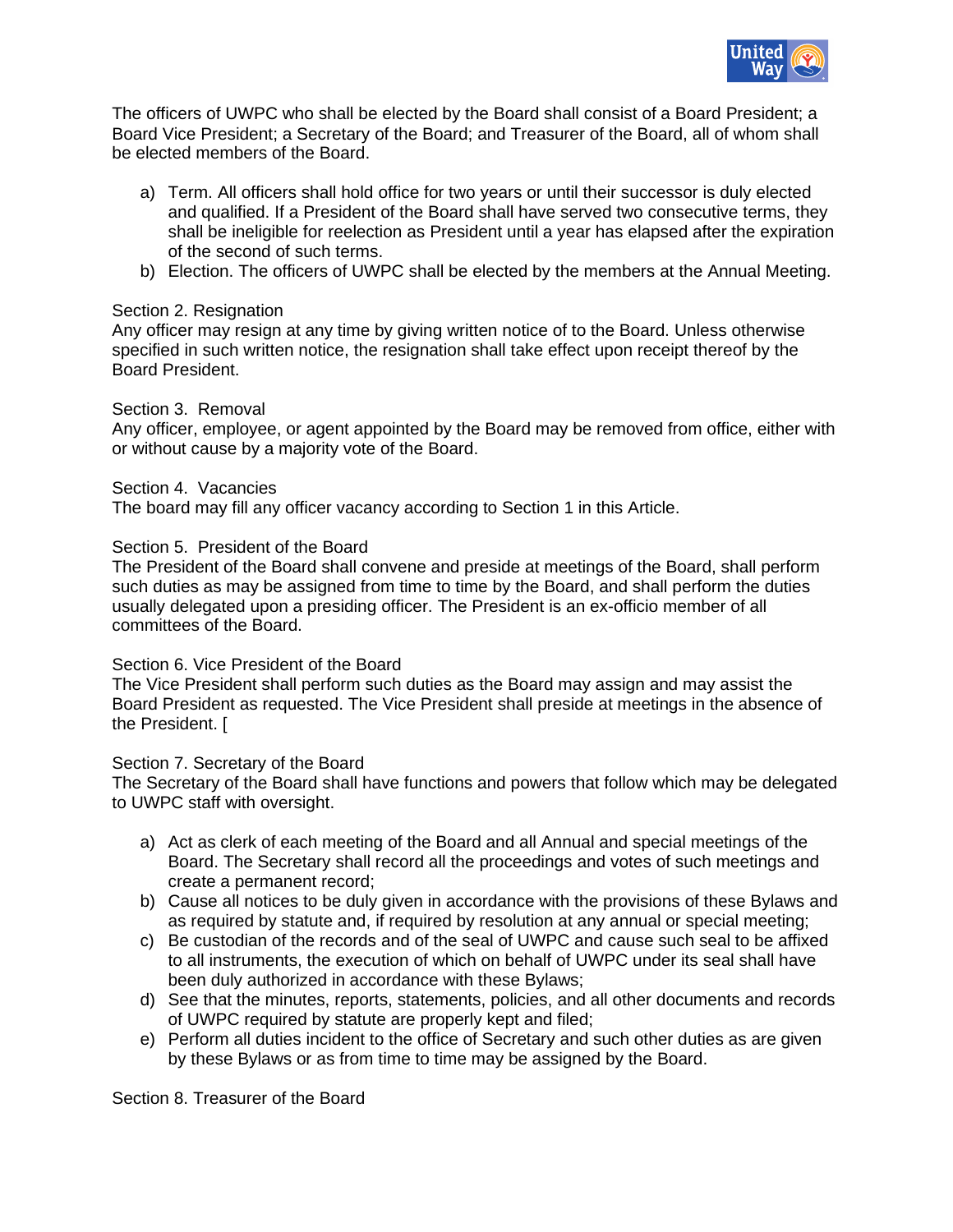

The Treasurer of the Board shall also serve as Chair of the Finance Committee and shall report to the Board at each meeting on the financial condition of UWPC. The Treasurer of the Board shall be responsible for the following, which may be delegated to staff with adequate oversight:

- a) Be responsible for the funds, securities, receipts and disbursements of the UWPC; monitor the approved financial policies for adequacy and compliance;
- b) Be responsible for receiving and giving receipts for monies due and payable to UWPC from any source whatsoever; cause the monies and other valuable effects of UWPC to be deposited in the name and to the credit of the Organization in such banks or other depositories as the Board may designate or select;
- c) Cause the funds of UWPC to be disbursed by checks or drafts, with such signatures as may be authorized by the Board, upon the authorized depositories of UWPC, and cause to be taken and preserved proper vouchers for all monies disbursed;
- d) Provide to the Board, whenever requested, a statement of the financial condition of UWPC;
- e) Keep the books of account of all the business and transactions of the UWPC, and submit annually for external audit;
- f) Perform all duties incident to the office of Treasurer and such other duties as are given to him or her by these Bylaws or as from time to time may be assigned by the Board.

# Section 9. Executive Director

The Executive Director, who shall be the Chief Executive Officer of UWPC and who shall be employed by the Board, shall in general supervise and control all of the business, affairs, and property of UWPC and shall have general supervision over all of its employees and agents under the direction of the Board. In general, the Executive Director shall perform all duties incident to the office and shall see that all orders and resolutions of the Board are carried into effect. In the absence of the Executive Director, or in the event that the Executive Director is unable to carry out his or her duties, the Board President may delegate the Executive Director's powers to another UWPC employee, or the President may so delegate with the consent of the Board.

- a) Salaries. The salary and other remuneration of the Executive Director shall be fixed by the Board. Salaries and wages of other employees shall be fixed by the Executive Director based on the recommended salary ranges and subject to the approval of a general operating budget of the Board.
- b) Performance. An annual review of performance and compensation shall be conducted in accordance with approved policies and IRS intermediate sanction rules and reported to the Board.

## Section 10. Immediate Past President

The immediate past President of the Board shall continue to serve as a member of the Board and as an officer of the organization, as well as a member of the Governance Committee, for one year after his or her term as President has ended.

# **ARTICLE 8: COMMITTEES OF THE ORGANIZATION**

Section 1. Committees, Task Forces, and Special Committees

The President of the Board may, from time to time, appoint committees, special committees, or task forces authorized by the Board. Volunteers from the community shall be considered for service on such committees, except as may be precluded by the law of Missouri or these Bylaws. The President of the Board shall annually appoint the Chair of each Committee of UWPC, special committee, or task force that has been authorized by the Board. Standing Committee chairs (and other committee chairs if so designated) shall serve as regular members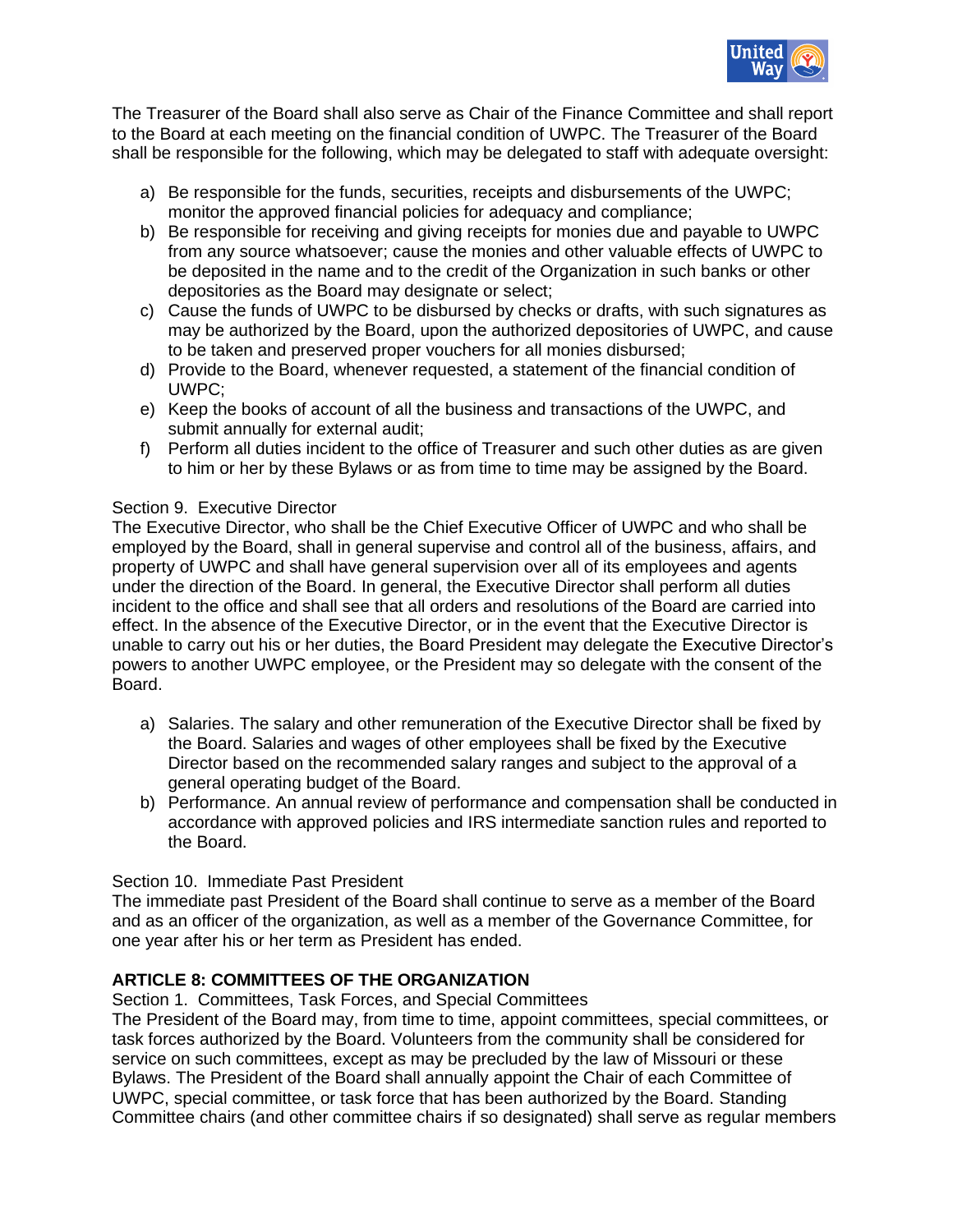

of the board during their tenure as committee chair. Members of committees shall be elected by the Board.

## Section 2. Standing Committees.

UWPC will maintain the following standing committees.

a) Executive Committee. The Executive Committee consists of the officers of the Board of Directors and other board members as determined by the Board and duly elected as the Executive Committee. The President of the Board shall serve as Chair of the Executive Committee. The Executive Committee shall have and exercise all the powers of the Board of Directors subject to such limitations as the law of the State of Missouri or resolutions of the Board of Directors may impose, and shall have the power to affix the seal of the corporation to all papers requiring it, when the Board is unable to meet.

A majority thereof shall constitute a quorum. The Executive Committee shall keep regular minutes of its proceedings and report same to the Board of Directors.

In matters requiring immediate action, the Executive Committee may act on behalf of the Board of Directors, except to 1) amend the bylaws; 2) adopt a plan of merger or consolidation; 3) sell, lease, exchange, mortgage, pledge or make any other disposition of any of the property and assets of the organization. Any action should be communicated to the Board no later than the next regularly scheduled Board meeting.

The Executive Committee's responsibilities shall include:

- a. evaluation and recommendation of the CEO's salary and proposal of the management compensation policy to the Board;
- b. management of the flow of work between the Board and Board-level committees;
- c. development and maintenance of the ethics policy;
- d. management of relationship with organized labor; and
- e. development of diversity policy.
- b) Governance and Nominating Committee. The Governance and Nominating Committee shall have responsibility for the recruitment, nomination, orientation, training, performance and evaluation of Board members, including officers. The committee may evaluate board functioning, review and compliance with the diversity and ethics policies. No later than October of year, the Board of Directors shall appoint a nominating committee consisting of five (5) persons with he first names to serve as chair. It shall be the duty of the nominating committee to select nominees with a view of keeping the Board of Directors representative of the important geographic, economic, ethnic and to other interests of the community. The nominating committee shall recommend the slate of officers and board members to be approve by the Board of Directors.
- c) Audit Committee. The Audit Committee, including appropriate expertise to be responsible for the outside and internal audits of all UWPC financial transactions, the necessary controls to ensure compliance with the organization's financial policies, and compliance with federal and state legal requirements. The Committee shall recommend to the Board the designation of an independent auditor [or: "designate the independent auditor"] each year, shall meet privately with that auditor at least once each year, shall receive the management letter from that auditor, shall review the UWPC's IRS Form 990 prior to filing, and shall ensure that the Annual Report is timely prepared and submitted to the Board. The Committee may request the designated independent auditor, or any officer or employee of UWPC, to appear before it to report on the financial condition and answer any questions. The Committee will report to the Board regularly.
- d) Finance Committee. The Board shall appoint a Finance Committee, at least two of the committee members must possess financial expertise (as defined by the Sarbanes-Oxley legislation). The committee will be responsible for the development and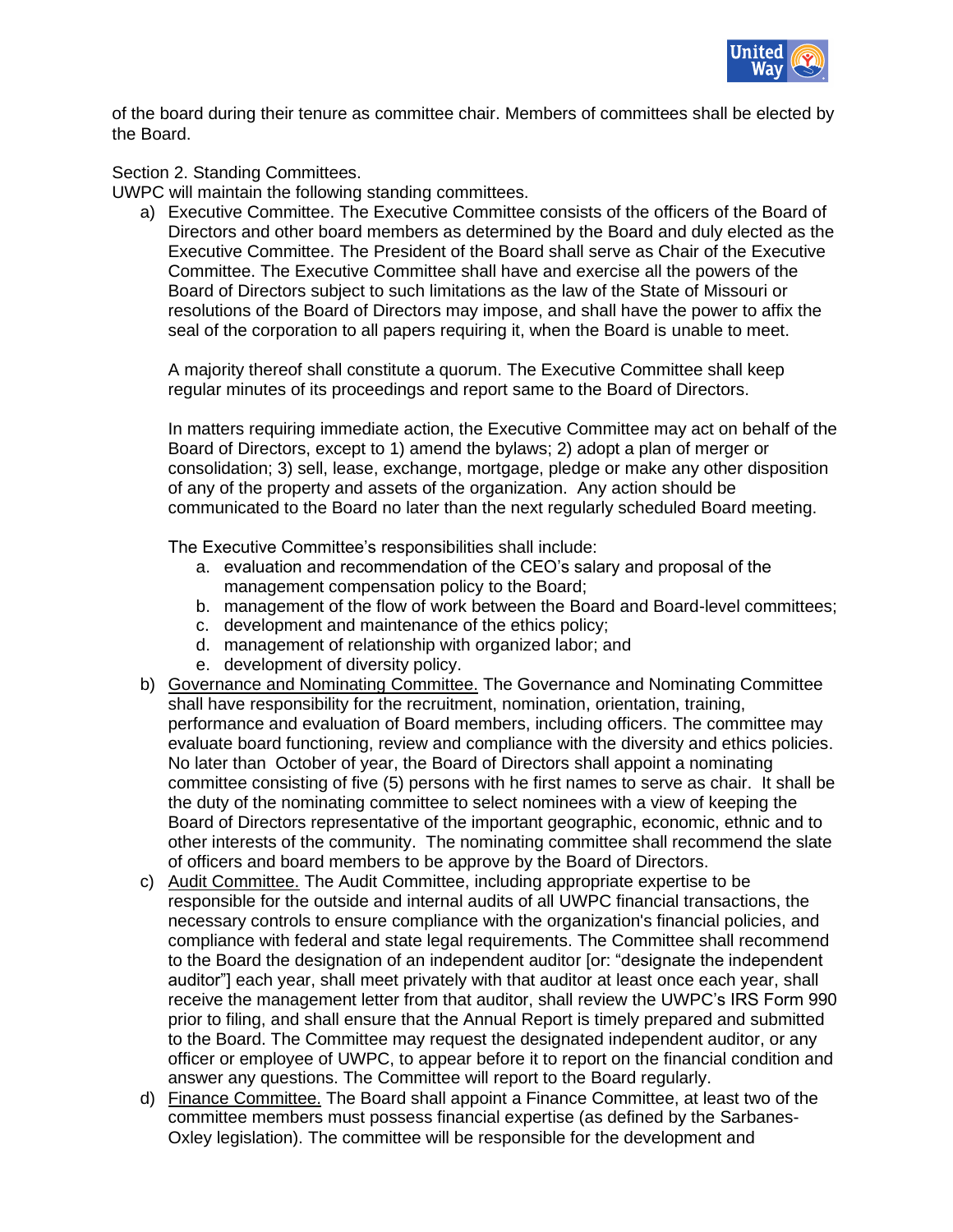

management of the UWPC annual budget, the management of its financial resources (including making prudent investments), the evaluation of the financial control and accounting system, and compliance with federal and state legal requirements. The Finance Committee shall also receive monthly financial statements. The Committee may request the designated independent auditor, or any officer or employee of the UWPC, to appear before it to report on the financial condition. The Committee will report to the Board regularly.

- e) Campaign Cabinet. The Campaign Cabinet will help and lead activities related to revenue and revenue growth for UWPC. Chairs or Vice Chairs of giving initiatives will serve on this committee including Division Leads and Tocqueville Cabinet or Affinity Groups. The Committee helps set short- and long-term revenue goals and oversees efforts at increasing donors and revenue.
- f) Impact Committees. The Board shall appoint an Impact Committee(s), which stewards the Community Impact-focused work of the organization in support of its goals and initiatives.
- g) Other Committees. The Board of Directors may, by resolution passed by a majority of the whole Board, designate one or more additional committees, provided that each such committee shall include two (2) or more directors. Any such committee, to the extent provided in the resolution of the Board which establishes it and to the extent permitted by [INSERT state] law, shall have and may exercise the powers of the Board of Directors in the management of the business and affairs of the Corporation and may authorize the seal of the Corporation to be affixed to any papers which may require it; provided, however, that any committee that includes members who are not directors may not exercise the authority of the Board and shall act only in an advisory capacity to the Board. Any director may be a member of more than one (1) committee.

## Section 3. Affinity Groups

The Board may create Affinity Groups of supporters as a vehicle for the engagement of subgroups of donors. These groups will be created by the board and these affinity groups will function under the policies and guidelines of this Board.

## Section 4. Committee Operations

Each committee shall have power to make rules and regulations for the conduct of its business subject to the board's approval. A majority of the members of a committee shall constitute a quorum, and in every case the affirmative vote of a majority of all of the members of such committee shall be necessary for any committee action. Committee meetings may be held on forty-eight (48) hours' notice to each member personally, by facsimile or e-mail. Any action permitted to be taken at a meeting of the committee may be taken without a meeting if a written consent describing the action taken is signed by each member of the committee. Each committee shall keep regular minutes of its proceedings and transmit copies thereof to the Board. No committee of the Board may (i) authorize distributions; (ii) approve dissolution, merger or the sale, pledge or transfer of all or substantially all of the Corporation's assets; (iii) elect, appoint or remove directors or fill vacancies on the Board or on any of its committees; or (iv) adopt, amend or repeal the Articles of Incorporation or these Bylaws.

# **ARTICLE 9: GENERAL PROVISIONS**

## Section 1. Nondiscrimination

Diversity and inclusion are vital to achieving our mission, living our values, and advancing the common good. UWPC is committed to diversity and inclusion within its own organization and the community. Therefore, UWPC will have an approved Diversity and Inclusion statement and/or principle and policy that takes the broadest possible view of diversity, going beyond visible differences to affirm the essence of all individuals including the realities, background, experiences, skills and perspectives that make each person who they are.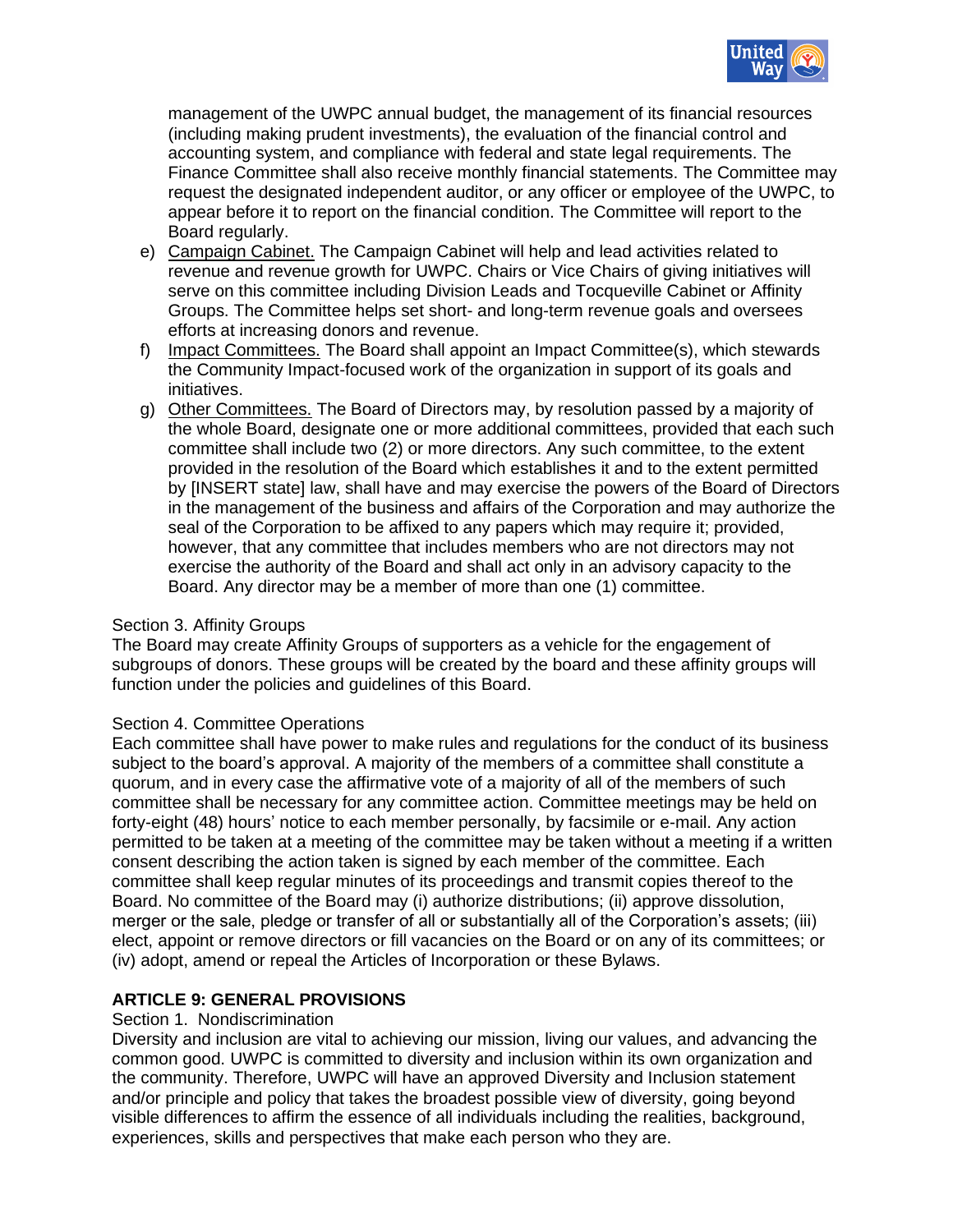

The officers, directors, committee members, employees and persons served by UWPC shall be selected in a manner to promote diversity and inclusion and entirely on a non-discriminatory basis with respect to race, religion, national origin, ethnicity, age, gender, gender identity and expression, disability, sexual orientation, veteran-status, familial status, or socio-economic status and in support of the UWPC's Diversity and Inclusion statement and/or principle and policy.

## Section 2. Ethics

UWPC will have an approved ethics policy made known to all volunteers and staff associated with the organization. An Ethics Officer will be designated for the organization to establish procedures for Board, staff, and community members to submit ethical complaints and conduct investigations of complaints in a confidential manner.

Ethics policies will include a conflict-of-interest and disclosure policy. . No contract or transaction relating to the operations conducted by UWPC or for furnishing supplies to UWPC and to which UWPC is a party shall be invalidated by reason of the fact that any board member, officer or employee of UWPC has a direct beneficial interest. Any such transaction must be fully disclosed in writing to the Board for its approval prior to the contract or transaction taking effect. Each organization will also adopt an anti- sexual harassment policy.

## Section 3. Organization Loans

No loans, other than through the purchase of bonds, debentures, or similar obligations of the type customarily sold in public offerings, or through ordinary deposit of funds in a bank, shall be made by UWPC to its board members, officers or employees, or to any other corporation, firm, association, or other entity in which one or more of its board members, officers or employees are directors or officers or hold a substantial financial interest, except in a loan by UWPC to another entity having a comparable purpose to that set forth in Article 3 of these Bylaws. A loan made in violation of this section shall be a violation of the duty to UWPC by the board, officers or employees authorizing it or participating in it, but the obligation of the borrower with respect to the loan shall not be affected thereby.

## Section 4. Fiscal Year

The fiscal year of UWPC shall be fixed by resolution of the Board.

## Section 5. Corporate Seal

The seal of UWPC shall be circular in form and shall bear the name of the corporation, the state of incorporation and the year of its incorporation.

## Section 6. Indemnification

The corporation shall indemnify board members, officers, employees, or agents of UWPC to the full extent permitted by the indemnification provisions of the Not-For-Profit Law of the State of Missouri as it may be amended from time to time. Any person, his or her heirs, executors, or administrators, may be indemnified or reimbursed by UWPC for reasonable expenses actually incurred in connection with any action, suit, or proceeding, civil or criminal, to which they shall have been made a party by reason of being or having been a director, officer, or employee of UWPC, or of any firm, corporation, or organization which they served in any such capacity at the request of UWPC; provided however, that no person shall be so indemnified or reimbursed in relation to any matter in such action, suit, or proceeding as to which they shall finally be adjudged to have been guilty of or liable for negligence or willful misconduct in the performance of their duties to UWPC; and provided further, that no person shall be so indemnified or reimbursed in relation to any matter in such action, suit or proceeding which has been made the subject of a compromise settlement except with the approval of (a) a court of competent